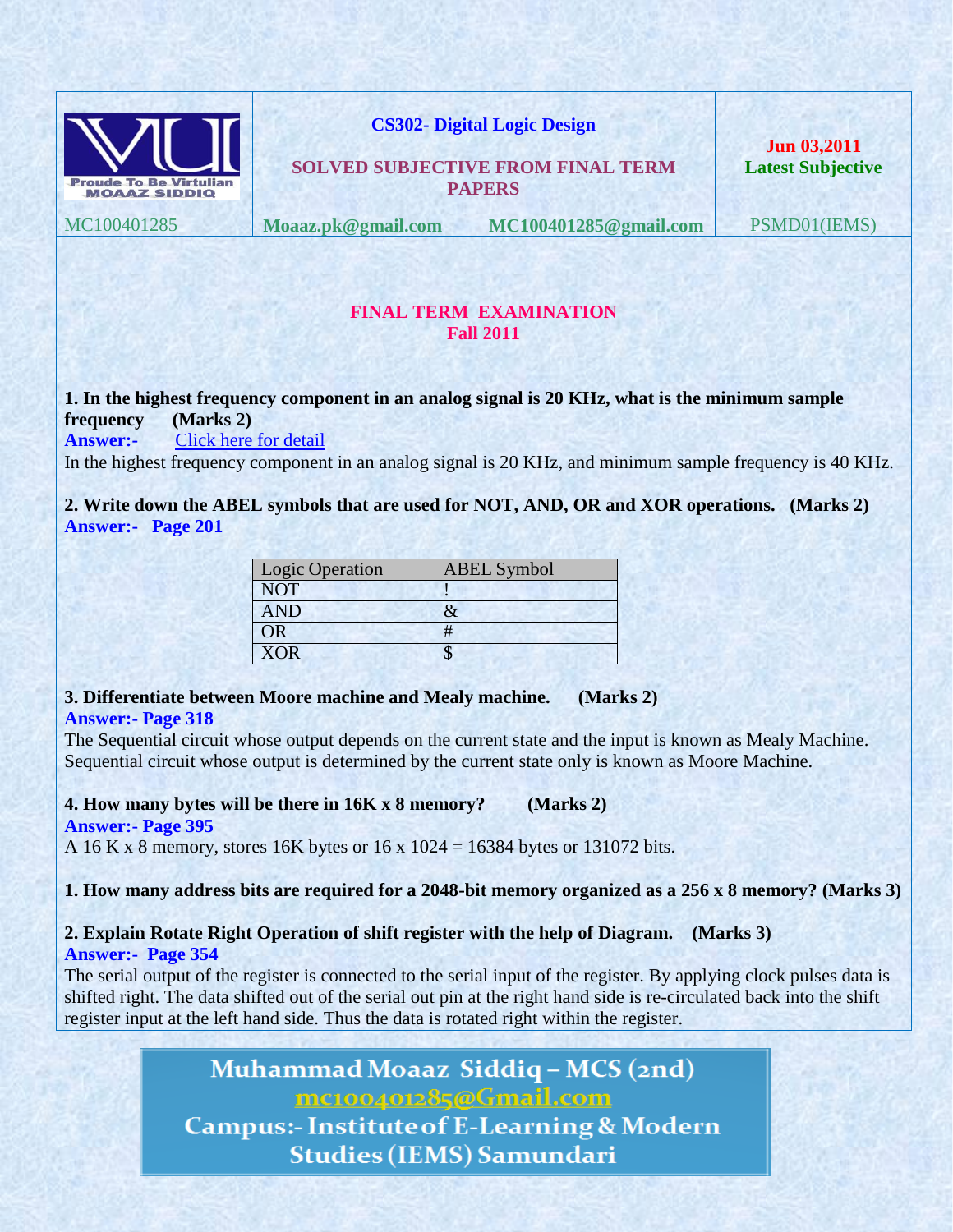Figure 34.14 Rotate Right Operation

#### **3. Difference between State Assignment and State Reduction process. (Marks 3) Answer:- (Page 332 & 335)**

1. In state Reduction A state diagram show the sequence of current and next states through which the state machine sequences while in State Assignment Each state in a sequential circuit is identified by a unique combination of binary bits.

2. In state Reduction the transition from a current state to the next state is determined by current state and the inputs while in State Assignment the states can be selected to allow minimum bit changes when changing from one state to the other.

3. State Assignment results in simpler combinational circuits that determine the next state while Reduction in the number of state results in fewer flip-flops and a simpler circuit.

#### **4. Explain Full-Adder Sum and Carry out Boolean Expression. (Marks 3) Answer:- (Page 135)**

#### **Full-Adder Sum & Carry Out Boolean Expressions**

The Sum and Carry Out expressions of the Full-Adder can be determined from the function table. The Full-Adder Sum and Carry Out outputs are defined by the expressions

 $Sum = ABC + ABC + ABC + ABC + ABC$  $Sum = A(BC + BC) + A(BC + BC)$ 

 $Sum = A(B \oplus C) + A(B \oplus C)$ 

 $Sum = A \oplus B \oplus C$ 

 $CarryOut = ABC + ABC + ABC + ABC + ABC$  $CarryOut = C(AB + AB) + AB(C+C)$ 

 $CarryOut = C(A \bigoplus B) + AB$ 

### **1. Explain Latches in your own words. (Marks 5)**

#### **Answer:- (Page 218)**

A latch is a temporary storage device that has two stable states. A latch output can change from one state to the other by applying appropriate inputs. A latch normally has two inputs, the binary input combinations at the latch input allows the latch to change its state. A latch has two outputs Q and its complement Q(bar). The latch is said to be in logic high state when  $Q=1$  and  $Q(bar)=0$  and it is in the logic low state when  $Q=0$  and  $Q(bar)=1$ . When the latch is set to a certain state it retains its state unless the inputs are changed to set the latch to a new state. Thus a latch is a memory element which is able to retain the information stored in it.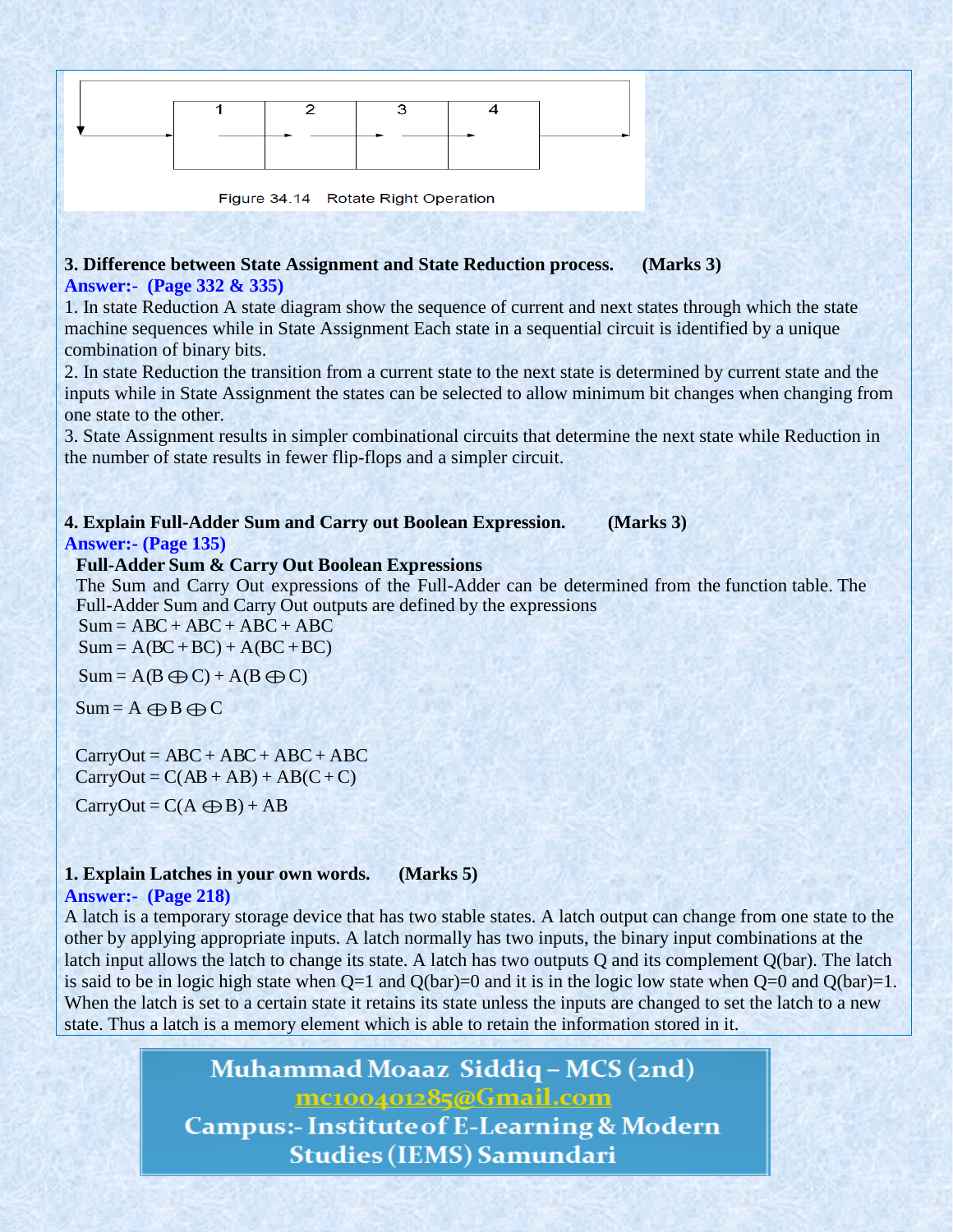#### **2. Differentiate between synchronous and asynchronous memory. (Marks 5) Answer:- (Page 406)**

In the Asynchronous memory the various input signals are asynchronous and are not tied to the clock, whereas in the Synchronous memory all the inputs are synchronized with respect to the clock and are latched into their various registers on an active clock pulse edge.

#### **4. Draw state diagram of Moore machine. (Marks 5) Answer:- (Page 338)**



Figure 33.1 State diagram of a Moore Machine

#### **FINAL TERM EXAMINATION Spring 2011**

**Question No: ( Marks: 2 ) Write down at least two applications of a shiftregister. Answer:- (Page 356)** The two applications of the shift registers are 1. Serial to Parallel converter 2. Keyboard encoder

#### **Question No: ( Marks: 2 ) Explain memory expansion process. Answer:- (Page 430)**

Computer and Digital systems have the capability to allow RAM memory to be expanded as the needed arises by inserting extra memory in dedicated memory sockets on the computer motherboard.

# Muhammad Moaaz Siddiq - MCS (2nd) mc100401285@Gmail.com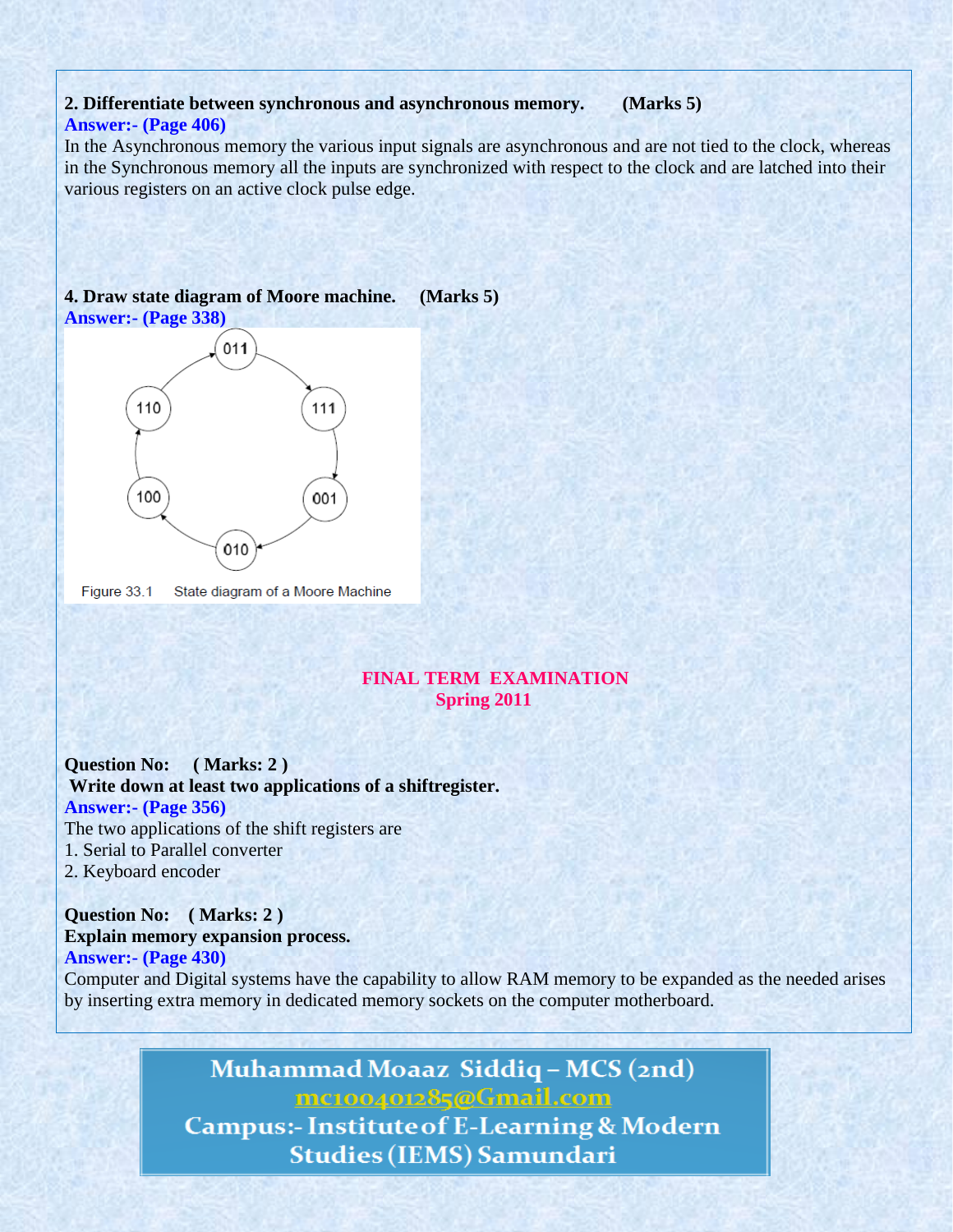**Question No: ( Marks: 2 ) Draw the NOR based S-R Latch Answer:- (Page 220)**



Figure 22.4 NOR based S-R Latch

**Question No: ( Marks: 3 ) Explain Rotate Left Right Operation with the help of diagram. Answer:- (Page 354)**



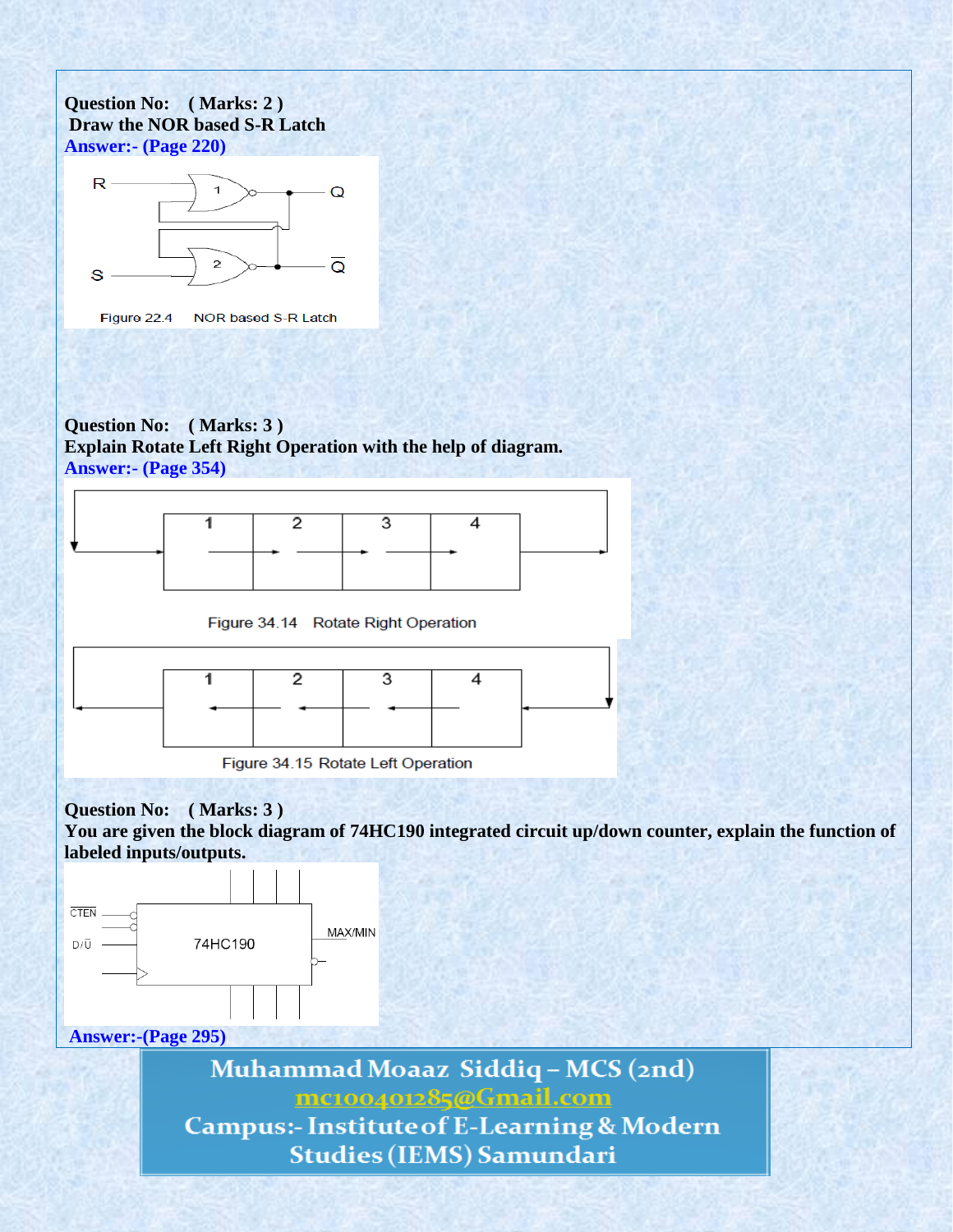1. Active-low CTEN counter enable input

2. D/U the count down/up input. When the input is set to logic 1, the counter counts down and when the input is set to logic 0, the counter counts up

3. The MAX/MIN output that is set to high when the terminal count 1001 is reached when counting up or when the terminal count 0000 is reached when counting down. The MAX/MIN output is logic high for one complete cycle when a terminal count is reached.

### **Question No: ( Marks: 5 ) Explain Memory Select or Enable Signals**

#### **Answer:- (Page 397)**

In a computer system there are more than one memory chips to store program information. At any particular instant a read or write operation is carried out on a single addressable location. The unique location can only be accessed in one of the several memory chips, thus a single memory chip has to be selected before a read or write operation can be carried out. All memory chips have a chip enable or chip select signal which has to be activated before the memory can be accessed.

### **Question No: ( Marks: 5 )**

#### **Explain the implementation of First In First Out (FIFO) Memory by using RAM. Answer:- (Page 427)**

Shift register based FIFO memory is used in digital systems designed for specific applications where small sized buffers are used to allow transfer of data between two devices operating at different data rates. Such digital systems either have no RAM or very small RAM for storing variables. Computers implement FIFO memory by reserving a part of their RAM memory for use as buffers. The Keyboard buffer for example is implemented by reserving a part of the RAM. When RAM is used as FIFO memory, two registers are used to point to the FIFO Buffer Out and Buffer In respectively. The two registers hold the addresses of the locations of the Buffer Out and Buffer In respectively, which are updated as new data is written into the buffer and previous data is read out from the FIFO buffer. Implementation of the FIFO buffer in RAM is usually takes the form of a circular buffer.

### **Question No: ( Marks: 5 ) Explain application of demultiplexer**

#### **Answer:- (Page 178)**

Demultiplexer is used to connect a single source to multiple destinations. One use of the Demultiplexer is at the output of the ALU circuit. The output of the ALU has to be stored in one of the multiple registers or storage units. The Data input of the Demultiplexer is connected to the output of the ALU. Each output of the Demultiplexer is connected to each of the multiple registers. By selecting the appropriate output data from the ALU is routed to the appropriate register for storage.

The second use of the Demultiplexer is the reconstruction of Parallel Data from the incoming serial data stream. Serial data arrives at the Data input of the Demultiplexer at fixed time intervals. A counter attached to the Select inputs of the Demultiplexer routes the incoming serial bits to successive outputs where each bit is stored. When all the bits have been stored, data can be read out in parallel.

### Muhammad Moaaz Siddiq - MCS (2nd) mc100401285@Gmail.com **Campus:- Institute of E-Learning & Modern**

**Studies (IEMS) Samundari**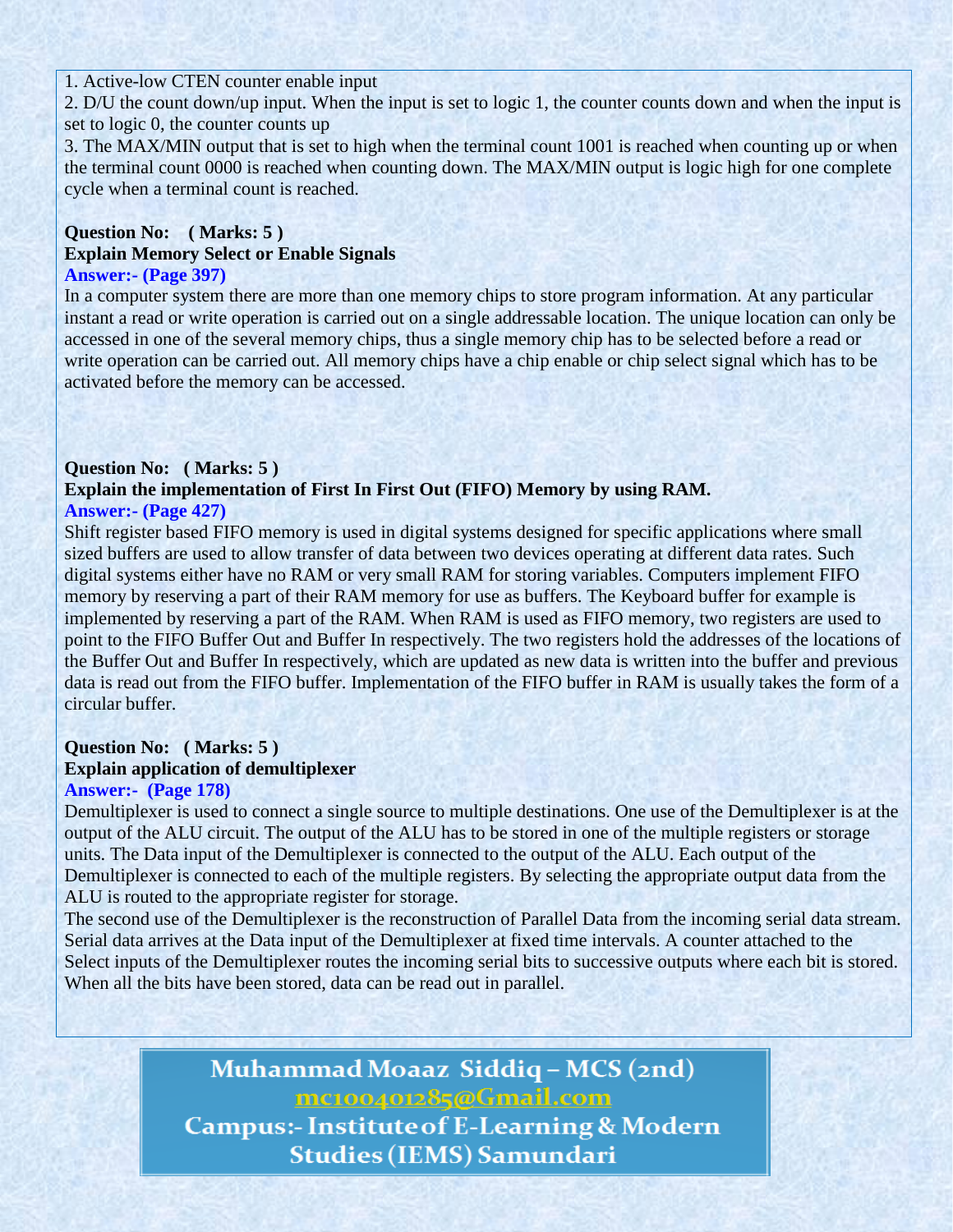#### **FINAL TERM EXAMINATION Spring 2011**

#### **Question No: 27 ( Marks: 2 ) 1: Explain the erase operation in context of Flash Memory. Answer:- (Page 421)**

During the erase operation charge is removed from the memory cell. A sufficiently large positive voltage is applied at the source with respect to the control gate. The voltage applied across the control gate and source is opposite to the voltage applied during programming. If charges are present on the gate, the positive voltage supply at the source attracts the electrons depleting the gate. A FLASH memory is erased prior to programming.

#### **2: How can a serial in/parallel out register be used as a serial in/serial out register?**

### **3: Explain the next-state table with the help of a table for any sequential circuit?**

#### **Answer:- (Page 306)**

Once the state diagram of the sequential circuit is defined, a Next-State Table is derived which lists each present state and the corresponding next state. The next state is the state to which the sequential circuit switches when a clock transition occurs.

| <b>Present State</b> |  |    | <b>Next State</b> |  |    |
|----------------------|--|----|-------------------|--|----|
| $\mathcal{Q}2$       |  | QQ | 12                |  | QQ |
| $\Omega$             |  |    |                   |  |    |
|                      |  |    |                   |  |    |
|                      |  |    |                   |  |    |
|                      |  |    |                   |  |    |
|                      |  |    |                   |  |    |
|                      |  |    |                   |  |    |
|                      |  |    |                   |  |    |
|                      |  |    |                   |  |    |

#### **4: What is meant by Non-Monotonicity of Digital to Analog converter?**

#### **Answer:- (Page 460)**

if the D/A converter outputs a lower voltage than its preceding output voltage the converter is said to exhibit non-monotonic behavior.

#### **5: Two state assignments are given in the table below. Identify which state assignment is best and why?**

| <b>States</b> | <b>State assignment 1</b> | <b>State assignment 2</b> |
|---------------|---------------------------|---------------------------|
| A             | 00                        | 00                        |
| B             | Λ1                        |                           |
|               |                           |                           |
|               |                           |                           |

### Muhammad Moaaz Siddiq - MCS (2nd) mc100401285@Gmail.com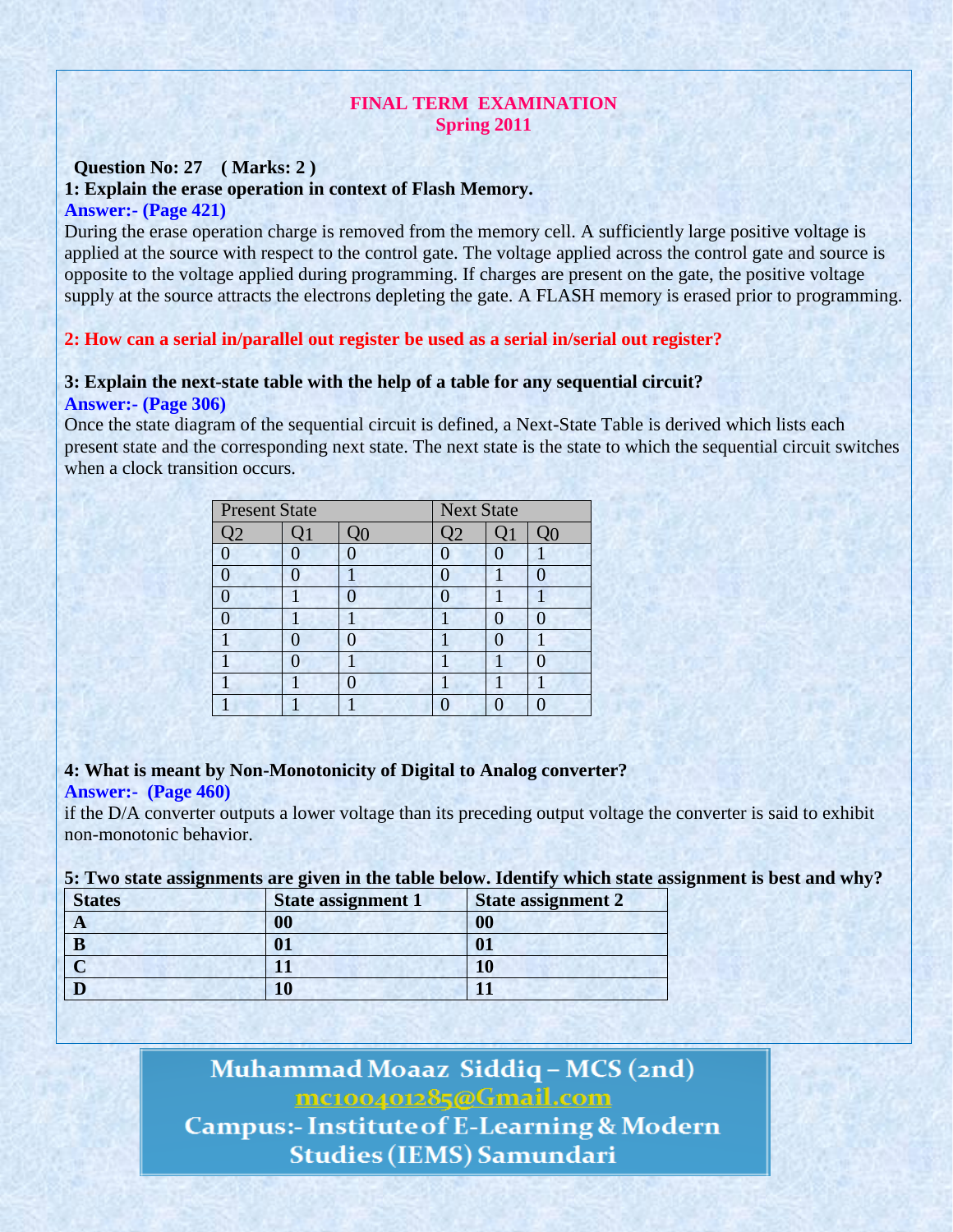#### **6: Write down at least two functions of a register. Answer:- (Page 306)**

Technically, a register performs two basic functions. It stores data and it moves or shifts data. The shifting of data involves shifting of bits from one flip-flop to the other within the register or moving data in and out of the register. The shift operation of the binary data is carried out by applying clock signals. Several different kinds of shift operations can be identified.

**7: You are given the Next-state table of a Moore machine, using this information draw the state diagram of the machine.**

| <b>Present State</b> |  | <b>Next State</b> |  |  |
|----------------------|--|-------------------|--|--|
|                      |  |                   |  |  |
|                      |  |                   |  |  |
|                      |  |                   |  |  |
|                      |  |                   |  |  |
|                      |  |                   |  |  |
|                      |  |                   |  |  |
|                      |  |                   |  |  |





Figure 33.1 State diagram of a Moore Machine

#### **FINAL TERM EXAMINATION Spring 2011**

### **QNo.1 Define the term "Variable" in context of Boolean algebra.**

**Answer:- (Page 71)**

A variable is a symbol usually an uppercase letter used to represent a logical quantity. A variable can have a 0 or 1 value.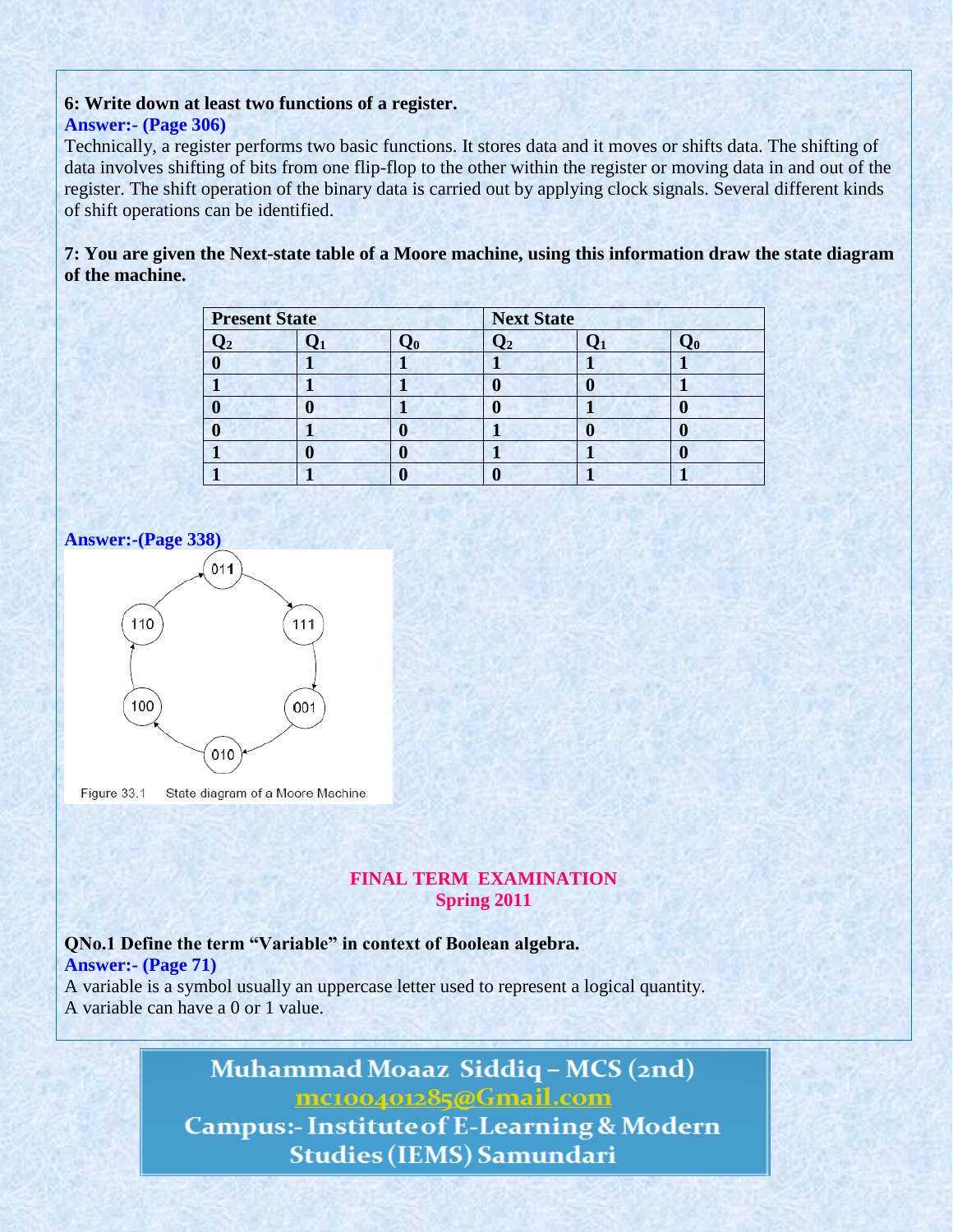#### **Q No.2 A general sequential circuit consists of a combinational circuit and memory elements. How this Memory element is implemented.**

#### **Answer:- (Page 318)**

A general Sequential circuit consists of a combinational circuit and a memory element. The memory element is made of a set of n flip-flops all connected to a a common clock. The n flip flops store 2n states. The flip-flops change their current state to the next state on each clock transition. The next state is determined by the current state and the external input. The output of the State Machine is determined by the current state and external input. The inputs to the memory which allow the memory to change its state on a clock transition are known as excitation inputs or excitation variables.

#### **Q No.3 what is meant by Monotonicity of Digital to Analog converter?**

#### **Answer:- (Page 460)**

The output of the D/A converter should give an increasing analogue voltage output when the binary input is varied between its minimum and maximum values.

#### **Q No.4 Explain Programmable Logic Devices?**

#### **Answer:-(Page 179)**

Programmable Logic Devices are used in many applications to replace the Logic gates and MSI chips. PLDs save circuit space and reduce and save the cost of components in a Digital Circuit. PLDS consists of Arrays of AND gates and OR gates that can be programmed to perform specific functions.

**Q No.5 How many clock pulses are required to enter a byte of data serially into an 8-bit shift register? 2 Answer:-** 8 clock pulses are required to enter a byte of data serially into an 8- bit shift register

### **Q No. 6 How can calculate the frequency of an unknown signal?**

#### **Answer:-(Page 301)**

The frequency of the unknown signal can be calculated by counting the number of clock pulses of the unknown signal and dividing the count number by the time interval in which the clock pulses are counted,

#### **Q No. 7 Write the drawbacks of 16-bit ALU without look-Ahead carry circuit? Q No. 8 How many address bit are required for a 2048-bit memory organized as a 256\*8 memory?**

#### **Q No. 9 Differentiates between Memory capacity and Memory Density?**

#### **Answer:- (Page 395)**

Each memory array has a maximum capacity to store information in the form of bits. Memory density on the other hand specifies the number of bits stored per unit area. More the number of bits stored in a unit area more dense the memory, that is, more bits are stored in less space.

#### **Q No. 10. Explain Memory Select or Enable signal?**

#### **Answer:- (Page 397)**

In a computer system there are more than one memory chips to store program information. At any particular instant a read or write operation is carried out on a single addressable location. The unique location can only be accessed in one of the several memory chips, thus a single memory chip has to be selected before a read or write operation can be carried out. All memory chips have a chip enable or chip select signal which has to be activated before the memory can be accessed.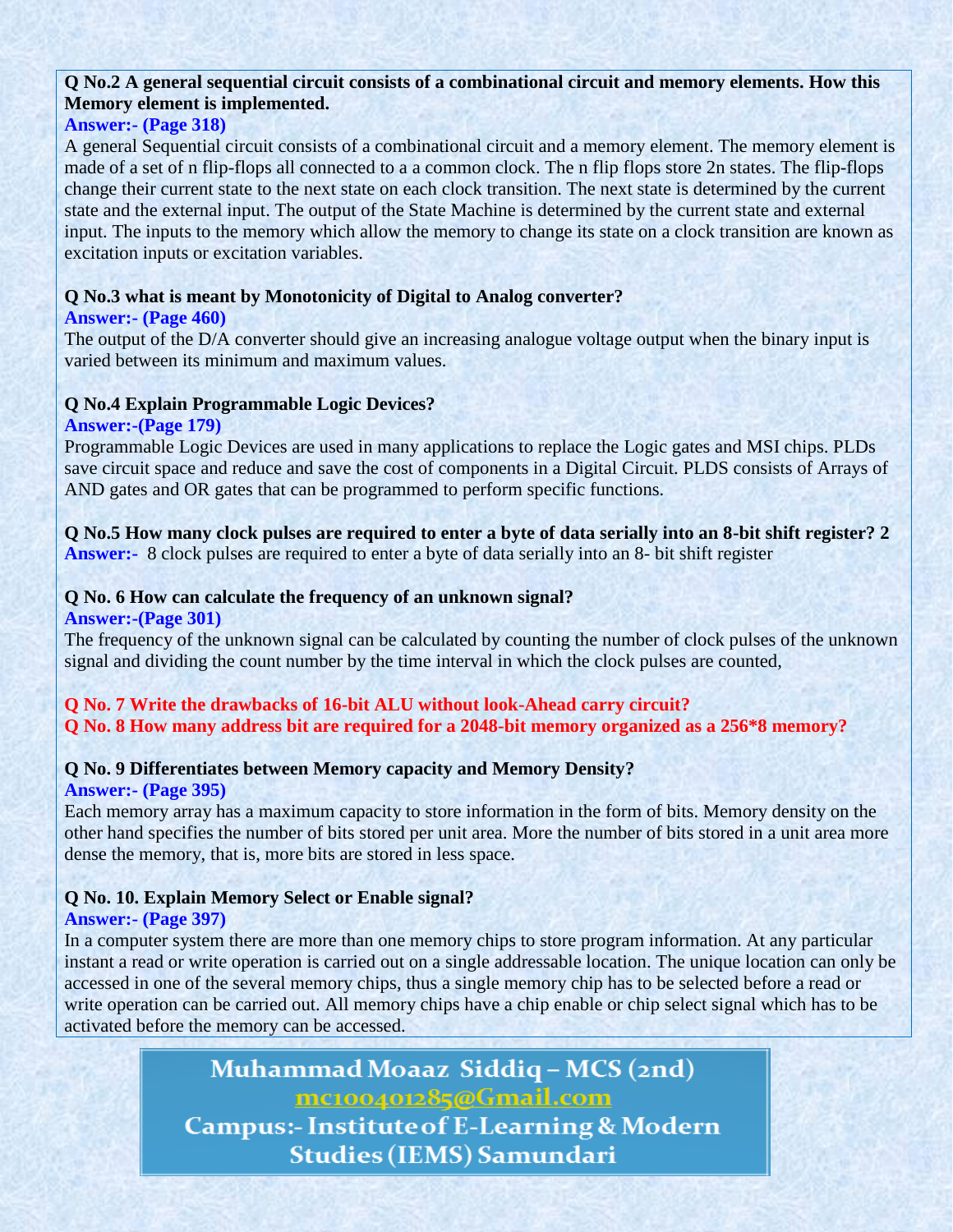#### **Q No 11. Explain state Assignment Process. Answer:-(Page 335)**

Each state in a sequential circuit is identified by a unique combination of binary bits. Unless the output of the sequential is directly taken form the flip-flop outputs such as counters, the states can be selected to allow minimum bit changes when changing from one state to the other. Keeping the bits changes to minimum when changing from one state to the next, results in simpler combinational circuits that determine the next state.

#### **Q No 12. Briefly Explain Next-state table with the help of any sequential circuit.5 Answer:- Repeated**

#### **FINAL TERM EXAMINATION Spring 2011**

**1. In the highest frequency component in an analog signal is 20 KHz, what is the minimum sample frequency**

**Answer:- Repeated**

**2. How many bytes will be there in 16K x 8 memory? Answer:- Repeated**

**3. Convert the hexadecimal number 7AB1 into binary numbers. Write down all the steps. Answer:- (Page 27)**

Replacing each Hexadecimal digit by its 4-bit binary equivalent  $7= 0111$ , A= 1010, B=1011, 1= 0001 So, 7AB1 = 0111101010110001

#### **4. Explain grouping of cells in k-map. 3**

#### **Answer:- (Page 90)**

Groups are formed on the basis of 1s (Minterms) or 0s (maxterms). A group is selected to have maximum number of cells of Minterms or Maxterms, keeping in view that the size of the group should be a power of 2. The idea is to form minimal number of largest groups that uniquely cover all the cells, thereby ensuring that all minterms or maxterms are included.

#### **5. Provide some of guidelines for selection of state assignment. 3**

#### **Answer:-(Page 337)**

Generally, the selection of State Assignment is based on the following guidelines.

• Choose an initial coded state into which the state machine (sequential circuit) can easily be forced to reset (000 or 111)

- Minimize the State Variables that change on each transition
- Maximize the number of state variables that don't change in a group of related states
- If there are unused states, then choose the best state variable combinations to achieve the first three goals.

# Muhammad Moaaz Siddig - MCS (2nd) mc100401285@Gmail.com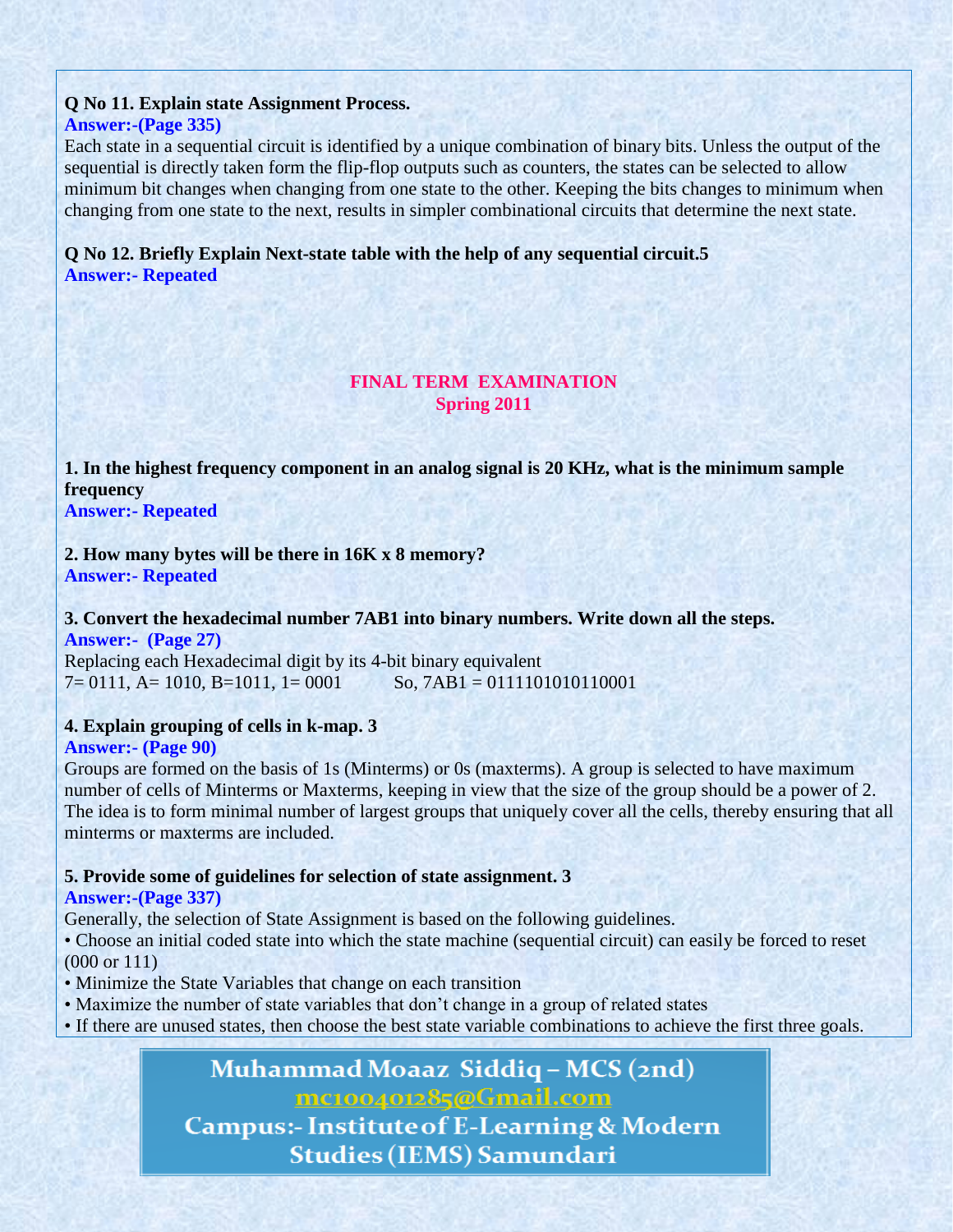#### **6. Discuss at least one difference in Johnson and ring Counter 3**

#### **Answer:-(Page 355)**

The Ring Counter is similar to the Johnson counter, except that the Q output of the last flip-flop of the shift register is connected to the data input of the first flip-flop of the shift register.

#### **7. Three types of error while converting Analogue signal into digital. 3**

- **Answer:-(Page 354)**
- 1. Missing Code
- 2. Incorrect Code
- 3. Offset Error

#### **8. Explain memory read operation with help of example 5**

#### **Answer:- (page 397)**

Memory Read operation is carried out by first selecting the memory chip by activating the Memory Select signal. The Read signal is asserted to configure the memory circuitry for reading data from the memory. An address (100) is applied on the Address Lines. The internal address decoder of the memory decodes the address and selects one unique row from which data is read. Figure 39.4.



The address of the location in the memory from which data is to be read is supplied by the microprocessor. The microprocessor stores the address in its address buffer. The data read from the memory is stored in a data buffer inside the microprocessor. In the diagram shown, a microprocessor places an address 100 on its external address bus connected to the address lines of the memory. The internal address decoder of the memory decodes the address 100 and activates a row select line which selects the row location 4. The data (00110001) at the location is read from the memory and placed on the data bus where it is latched by the microprocessor and stored in its data buffer.

#### **9. Explain flesh analogue to digital converter 5**

#### **Answer:- (Page 447)**

The Flash A/D converter is based on a resistor potential divider, where multiple resistors of identical value form a voltage divider. A reference voltage is applied at one end of the potential divider which divides the voltage equally across all the resistors. The input analogue voltage is applied at the non-inverting inputs of a set of Op-Amp based comparators. The inverting input of each comparator is connected to the resistive voltage divider which provides reference voltages for all the comparators. If the input voltage is larger than the reference voltage the output of the comparator is logic high otherwise it is logic low. The outputs of all the comparators are connected to the input of a priority encoder which converts the comparator outputs to a binary coded equivalent value.

> Muhammad Moaaz Siddiq - MCS (2nd) mc100401285@Gmail.com **Campus:- Institute of E-Learning & Modern**

> > **Studies (IEMS) Samundari**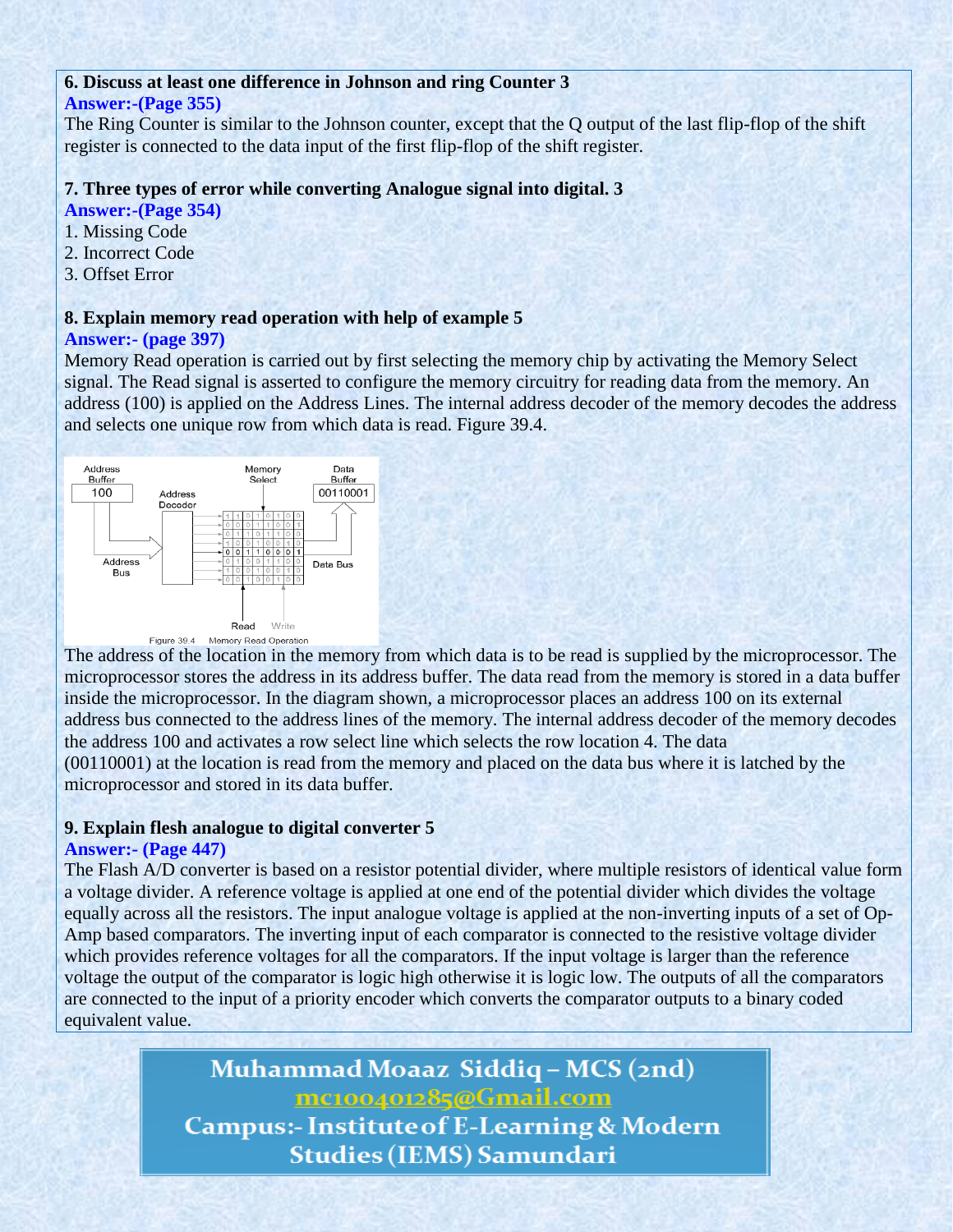#### **10. Briefly explain address multiplexing in DRAM. 5 Answer:- (Page 410)**

DRAM chips use address multiplexing to reduce the number of address lines by half. The address required to select a memory location is split into row and column addresses. To access a DRAM location for reading or writing of information the row address is first applied at the address lines. The row address is latched by the Row Address Latch of the DRAM memory chip. The column address is applied next at the same address lines. The column address is latched by the Column Address Latch. Two signals RAS and CAS are used as strobe signals to control the Row Address and Column Address latches respectively. The external address lines are multiplexed as the same set of address lines are used to apply the row address and the column address at different time instances. The outputs of the Row Address Latch and the Column Address Latch are connected to the Row and Column Decoders which select a single row and column line selecting the storage cell to be accessed.

#### **FINAL TERM EXAMINATION Spring 2011**

#### **Explain READ Write signal used for memory. 03**

#### **Answer:- (Page 396)**

Read/Write signals are required to configure the memory for read and write operation. Memory chips have a single Read/Write signal. When the signal is set to high it allows data to be read from the memory. When the signal is set to low data is written into the memory. Some memory chips have two separate Read and Write signals. The read and write signals are separately asserted to control the Read and Write operation.

#### **What is difference between PROM and ROM. 03 Answer:- [Click here for detail](http://www.webopedia.com/TERM/P/PROM.html)**

The difference between a PROM and a ROM (**r**ead-**o**nly **m**emory) is that a PROM is manufactured as blank memory, whereas a ROM is programmed during the manufacturing process. To write data onto a PROM chip, you need a special device called a PROM programmer or PROM burner. The process of programming a PROM is sometimes called burning the PROM.

#### **Making decade counter by cascading two 74HC163. 05**

**What is difference between memory capacity and memory density? 05 Answer:- Repeated**

**Describe Flash Analogue to Digital converter. 05 Answer:- Repeated**

### Muhammad Moaaz Siddiq - MCS (2nd) mc100401285@Gmail.com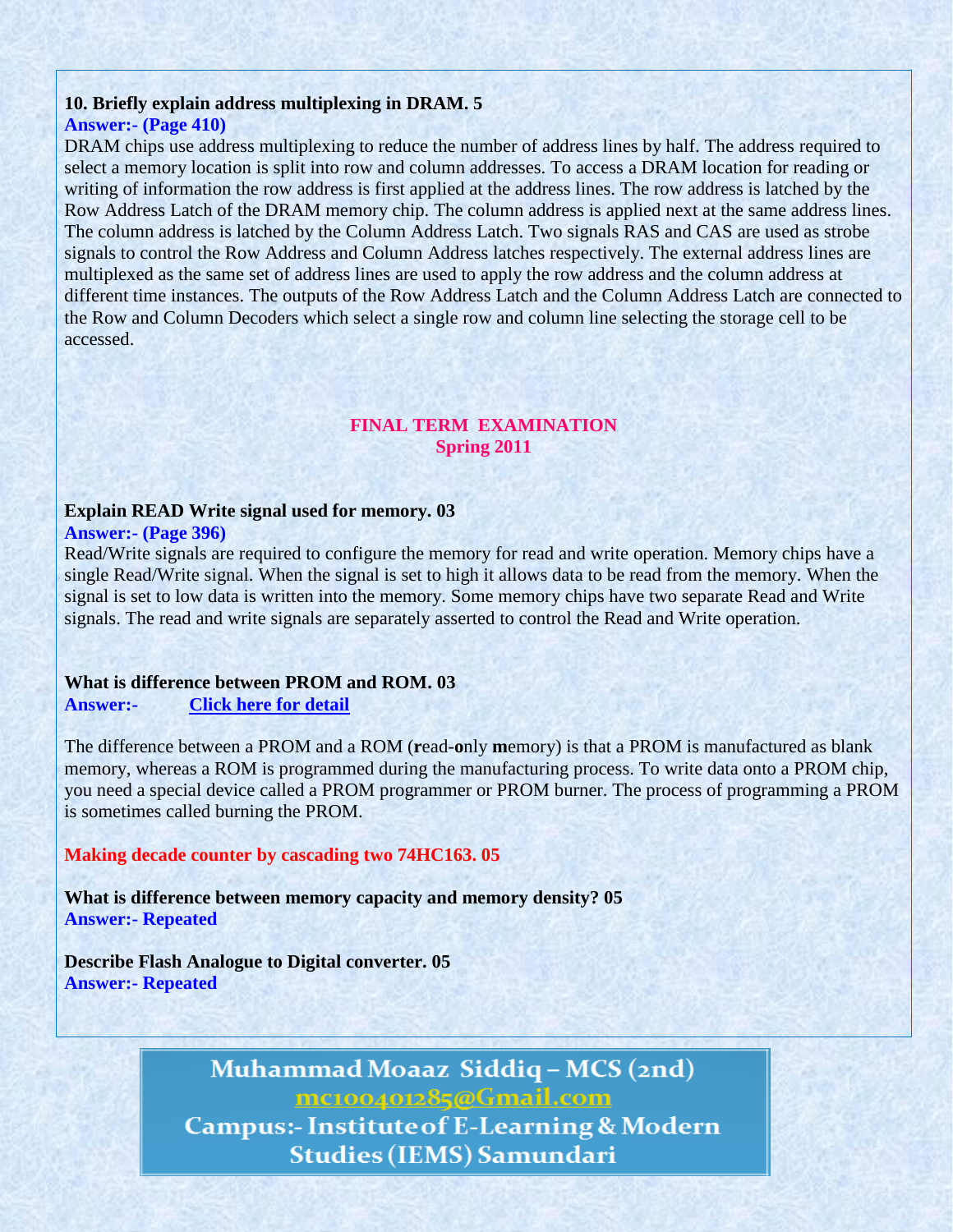#### **Explain don"s care condition. Answer:- (Page 96)**

Function Tables represent the function by listing all the possible inputs and marking the corresponding outputs with 1s and 0s. Thus a circuit having four inputs can be described by a 4-variable function table having 16 possible input combinations. For each of the 16 possible input conditions the corresponding output bits are marked as 1s and 0s depending upon the minterms or maxterms. It is however, possible that out of the 16 possible input combinations, three input combinations never occur. Since these three input combinations never occur so should their corresponding outputs be marked as 0s or 1s? Since these inputs never care therefore we don't need to worry about the output of these input states. They are considered to be don't care conditions.

#### **FINAL TERM EXAMINATION 2011**

**Question#1 Give advantages of Counters are available in integrated circuits? (Marks 2) Question #2 Successive approximation counter have a fixed consecutive time Is tarha ka qs tha (Marks 2)**

#### **Question #4**

**How many states in 8-bit Johnson counter? (Marks 2)**

#### **Answer:-(Page 354)**

The sequence of states that are implemented by a n-bit Johnson counter are 2n So, 8 bit Johnson counter has  $2*8 = 16$  states

#### **Question #5**

**Diff b/w truth table and next state table (Marks 3)**

#### **Question #6**

**How hexadecimal number is converted into binary number give one example? (Marks 3) Answer:-(Page 28)**

Converting from Hexadecimal back to binary is also very simple. Each digit of the Hexadecimal number is replaced by an equivalent binary string of 4-bits. FD13 Hexadecimal Number 1111 1101 0001 0011 Replacing each Hexadecimal digit by its 4-bit binary equivalent

**Question #7 Diff b/w ROM and PROM? (Marks 3) Answer:- Repeat**

**Question #8 How we can implement full adder from two half adder? (Marks 3) Answer:- Repeat**

### Muhammad Moaaz Siddiq - MCS (2nd) mc100401285@Gmail.com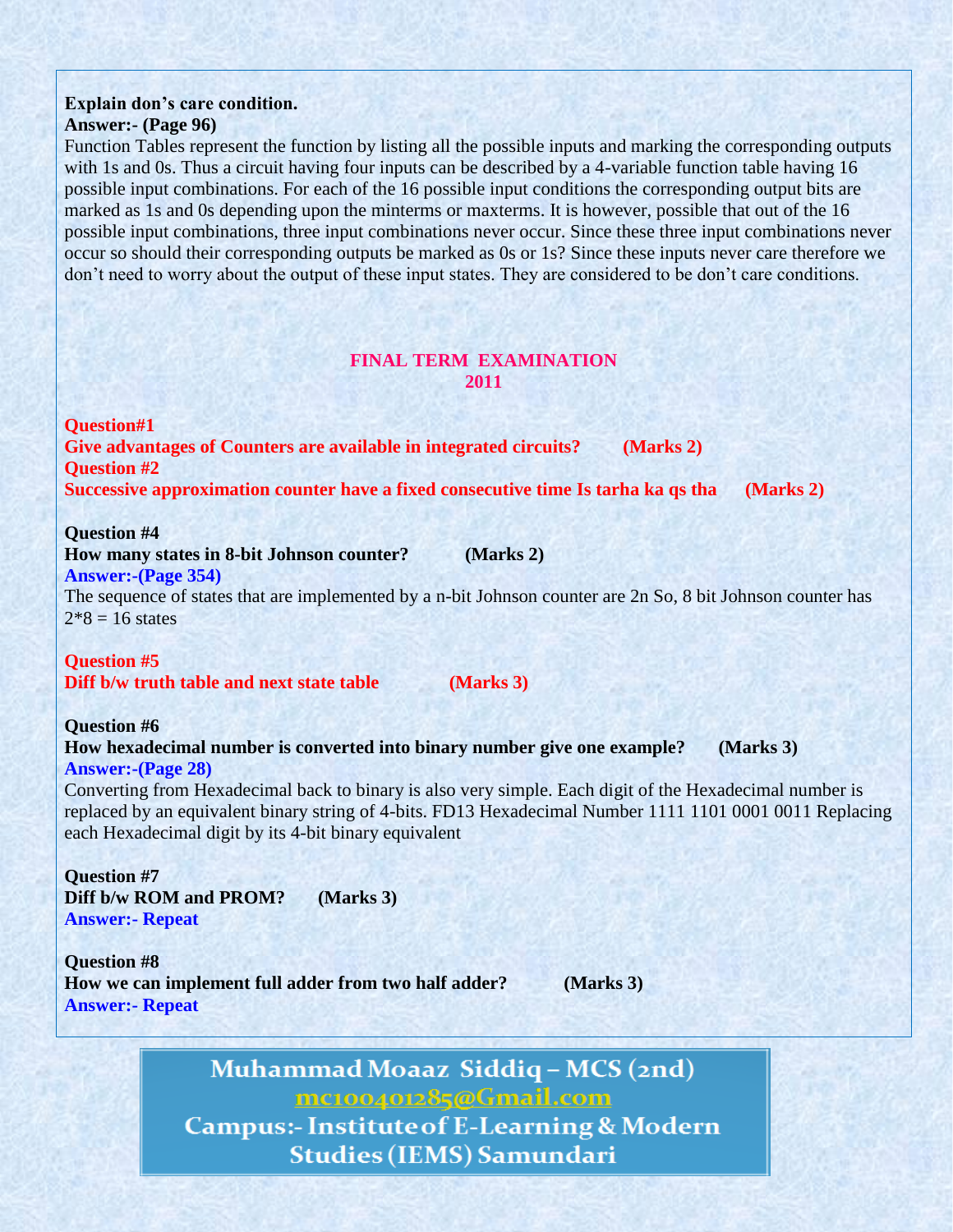**Question #9 Make State diagram? Answer:- Repeat**

**Question #10 Explain FRGA? (Marks 5) Answer:- (Page 437)**

Programmable Logic Devices are based on a programmable AND-OR gate array which are programmed to implement any function in the SOP form. The output of the AND-OR gate array can be directly used as a combinational circuit output. Provision is there to connect the output of the AND-OR gate array to a D-flip-flop for Sequential circuit operation. An FPGA is a more flexible device than PLDs as instead of a single AND-OR gate array, an FPGA device contains multiple logic blocks that can be individually programmed to perform different functions. Each Logic Block is connected to other blocks through row and column interconnects that can be programmed to connect any Logic block to another.

#### **Question #11 (Marks 5) Differentiate b/w memory density and memory capacity? Answer:- Repeated**

#### **FINAL TERM EXAMINATION Spring 2010**

#### **Question No: 27 (Mark s: 2)**

**Define quantization process. Answer:- (Page 444)** The process of converting the analogue signal into a digital representation (code) is known as quantization

### **Question No: 28 (Marks: 2) Explain the difference between 1-to-4 Demultiplexer and 2-to-4 Binary Decoder?**

#### **Answer:- (Page 178)**

The only difference between the two is the addition of the Data Input line, which is used as enable line in the 2-to-4 Decoder circuit figure 16.10. Assuming the select inputs I<sub>1</sub> and I<sub>0</sub> are set to 1 and 0 respectively. The O<sub>2</sub> output is set to 1 if the Data input is 1 or it is set to 0 if the Data input is 0.

**Question No: 29 (Marks: 2) A general Sequential circuit consists of a combinational circuit and a memory element. How this memory element is implemented Answer:- Repeated**

**Question No: 30 (Marks: 2) Suppose a 2 bit up-counter, having states "A, B, C, D". Write down GOTO statements to show how present states change to next states.**

## Muhammad Moaaz Siddiq - MCS (2nd) mc100401285@Gmail.com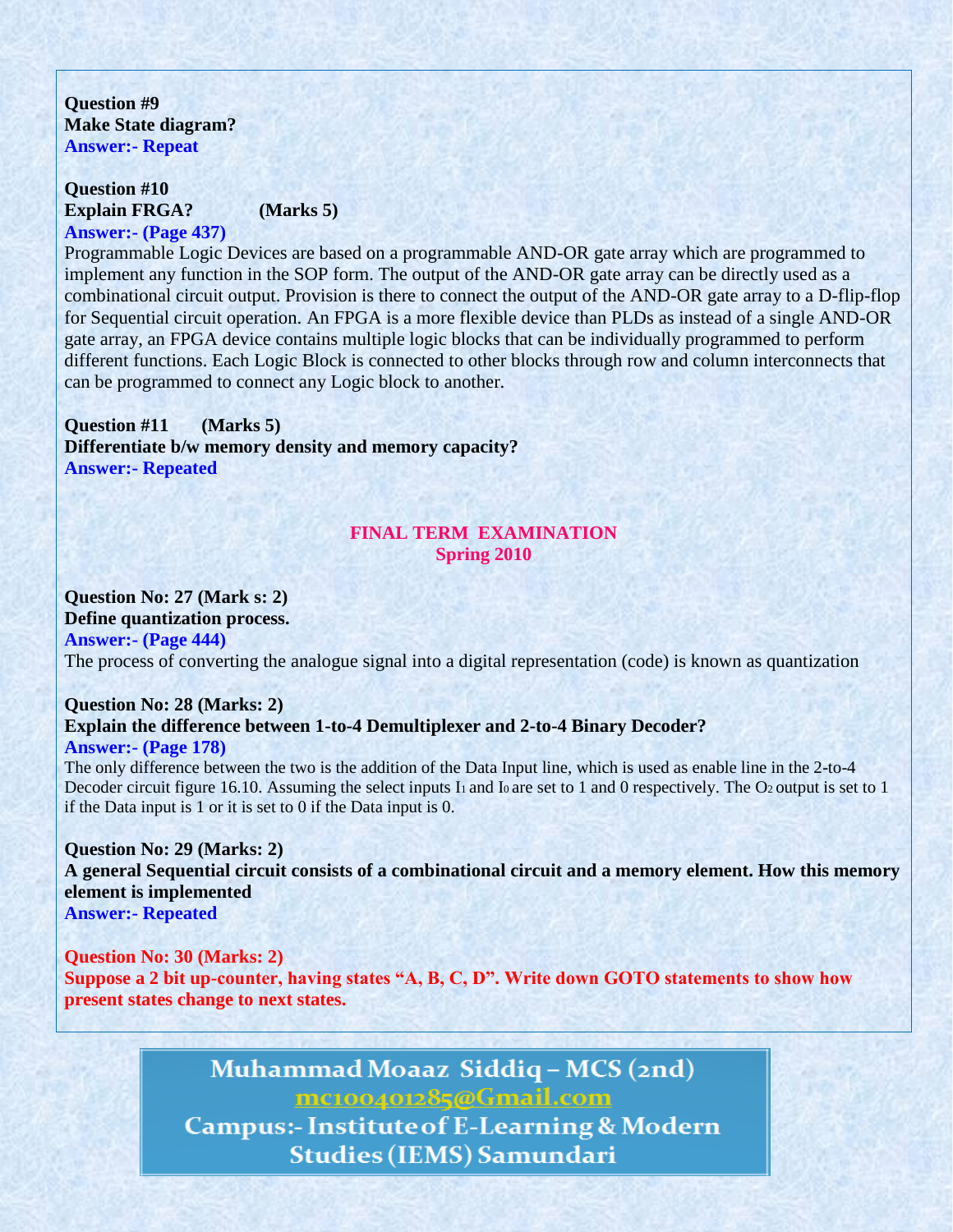#### **Question No: 31 (Marks: 3) Name three Operations that can be performed on FLASH Memory Answer:- (Page 420)**

FLASH Memory operations are classified into

- Programming Operation
- Read Operation
- Erase Operation

**Question No: 32 (Marks: 3) Explain Rotate Right Operation of shift register with the help of diagram. Answer:- Repeated**

#### **Question No: 33 ( Marks: 3 )**

**You are given the block diagram of 74HC190 integrated circuit up/down counter, explain the function of labeled inputs/outputs.**



#### **Answer:- Repeated**

#### **Question No: 34 ( Marks: 5 )**

**Draw the state diagram of 3-bit up-down counter, use an external input X, when X sets to logic 1, the counter counts downwards, otherwise upward.**

#### **Question No: 35 (Marks: 5)**

**Differentiate between synchronous and asynchronous RAM.**

#### **Answer:- (Page 406)**

Synchronous RAM is very similar to the Asynchronous RAM, in terms of the memory array, the address decoders, read/write and enable inputs. In the Asynchronous memory the various input signals are asynchronous and are not tied to the clock, whereas in the Synchronous memory all the inputs are synchronized with respect to the clock and are latched into their various registers on an active clock pulse edge.

**Question No: 36 ( Marks: 5 ) Explain Memory Select or Enable Signals Answer:- Repeated**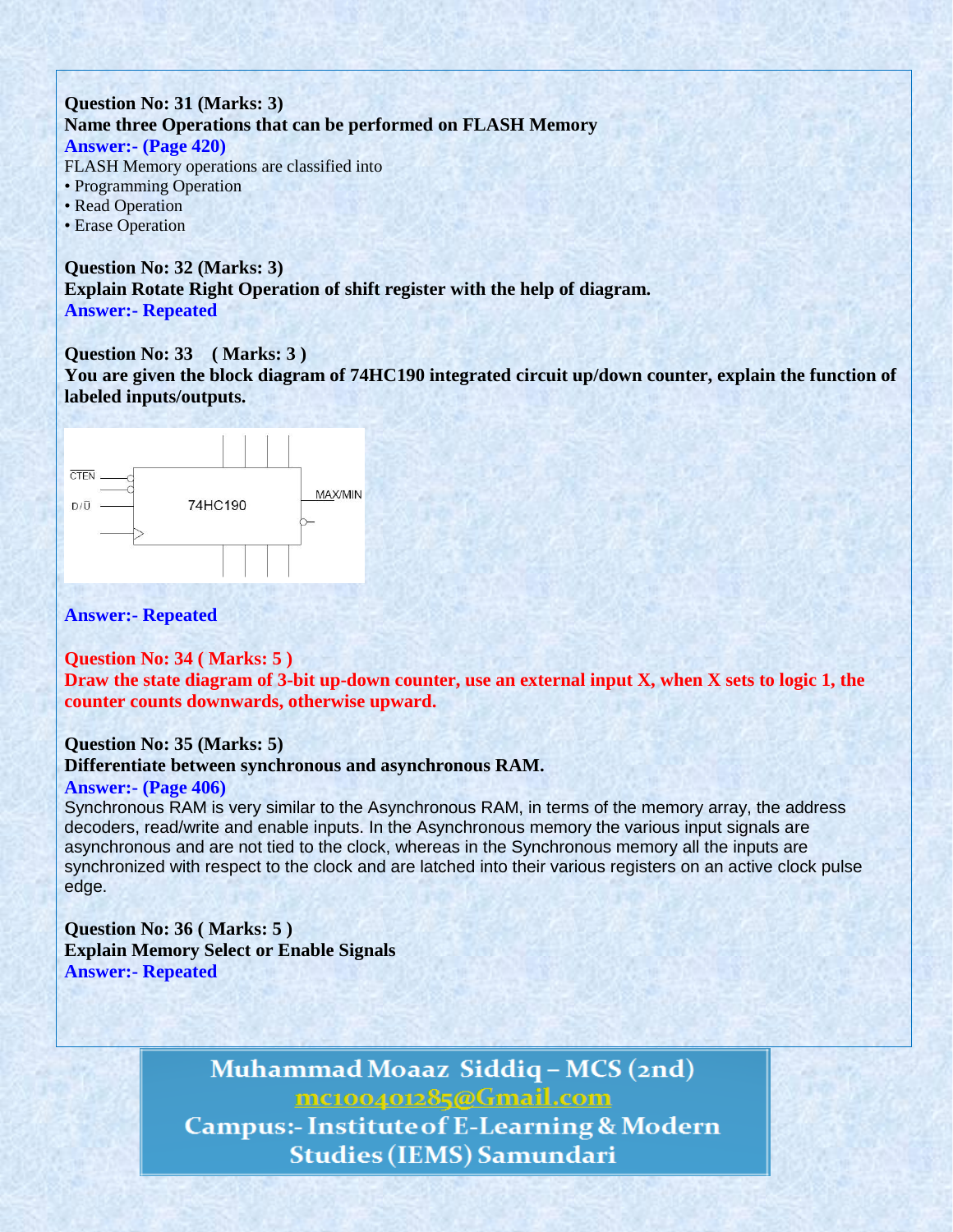#### **FINAL TERM EXAMINATION Spring 2010**

**Question No: 27 ( Marks: 2 ) Draw the Truth-Table of NOR based S-R Latch Answer:- (Page 222)**

| Input                   |              | Output    |
|-------------------------|--------------|-----------|
| $\overline{\mathsf{S}}$ | $\mathsf{R}$ | $Q_{t+1}$ |
| 0                       | ∩            |           |
|                         |              |           |
|                         |              |           |
|                         |              | invalid   |

Table 22.3 Truth-Table of NOR based S-R Latch

#### **Question No: 28 ( Marks: 2 )**

**Two state assignments are given in the table below. Identify which state assignment is best and why?**

| <b>States</b> | <b>State Assignment 1</b> | <b>State Assignment 1</b> |
|---------------|---------------------------|---------------------------|
|               |                           |                           |
|               |                           |                           |
|               |                           |                           |
|               |                           |                           |

**Question No: 29 ( Marks: 2 ) Write down at least two functions of a register. Answer:- Repeat**

**Question No: 30 ( Marks: 2 ) Define quantization process. Answer:- Repeat**

**Question No: 31 ( Marks: 3 ) How can we calculate the frequency of an unknown signal? Answer:- Repeat**

**Question No: 32 ( Marks: 3 )**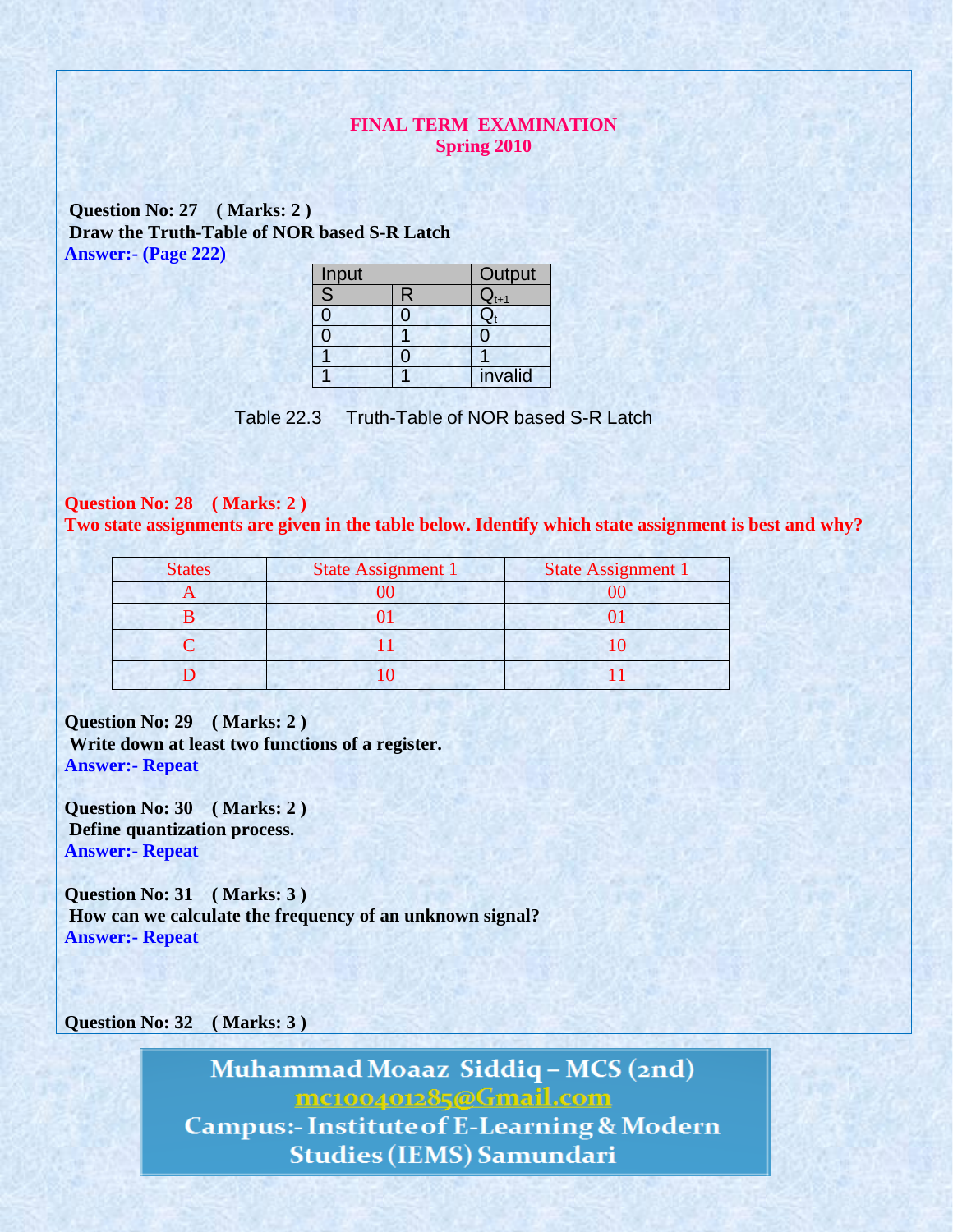#### **Given the following statement used in PLD programming: Y PIN 23 ISTYPE "com"; Explain what does this statement mean?**

#### **Answer:- (Page 360)**

The statement describes Y available at output pins 23. The Y variable is a 'Combinational' output available directly from the AND-OR gate array output. The active-low or active-high output of the Registered Mode can also be specified in the declaration statement

#### **Question No: 33 ( Marks: 3 )**

#### **Explain dynamic RAM in your own words.**

#### **Answer:- [Click](http://en.wikipedia.org/wiki/Dynamic_random-access_memory) here for detail**

Dynamic random-access memory (DRAM) is a type of random-access memory that stores each bit of data in a separate capacitor within an integrated circuit. The capacitor can be either charged or discharged; these two states are taken to represent the two values of a bit, conventionally called 0 and 1. Since capacitors leak charge, the information eventually fades unless the capacitor charge is refreshed periodically. Because of this refresh requirement, it is a dynamic memory as opposed to SRAM and other static memory.

#### **Question No: 34 ( Marks: 5 )**

You are given the Next-state table of a Moore machine, using this information draw the state diagram of **the machine.**

| <b>Present State</b> |  | <b>Next State</b> |  |  |  |
|----------------------|--|-------------------|--|--|--|
|                      |  |                   |  |  |  |
|                      |  |                   |  |  |  |
|                      |  |                   |  |  |  |
|                      |  |                   |  |  |  |
|                      |  |                   |  |  |  |
|                      |  |                   |  |  |  |
|                      |  |                   |  |  |  |

#### **Answer:- repeat**

**Question No: 35 ( Marks: 5 ) Explain Memory Select or Enable Signals Answer:- repeat**

**Question No: 36 ( Marks: 5 ) Performance characteristics of D/A converters are determined by five parameters. Name them. Answer:- (Page 460)**

Performances characteristics of D/A converters are determined by five parameters are:

1. Resolution 2. Linearity 3. Monotonicity 4. Setting time 5. Accuracy

### **FINAL TERM EXAMINATION**

Muhammad Moaaz Siddig - MCS (2nd) mc100401285@Gmail.com